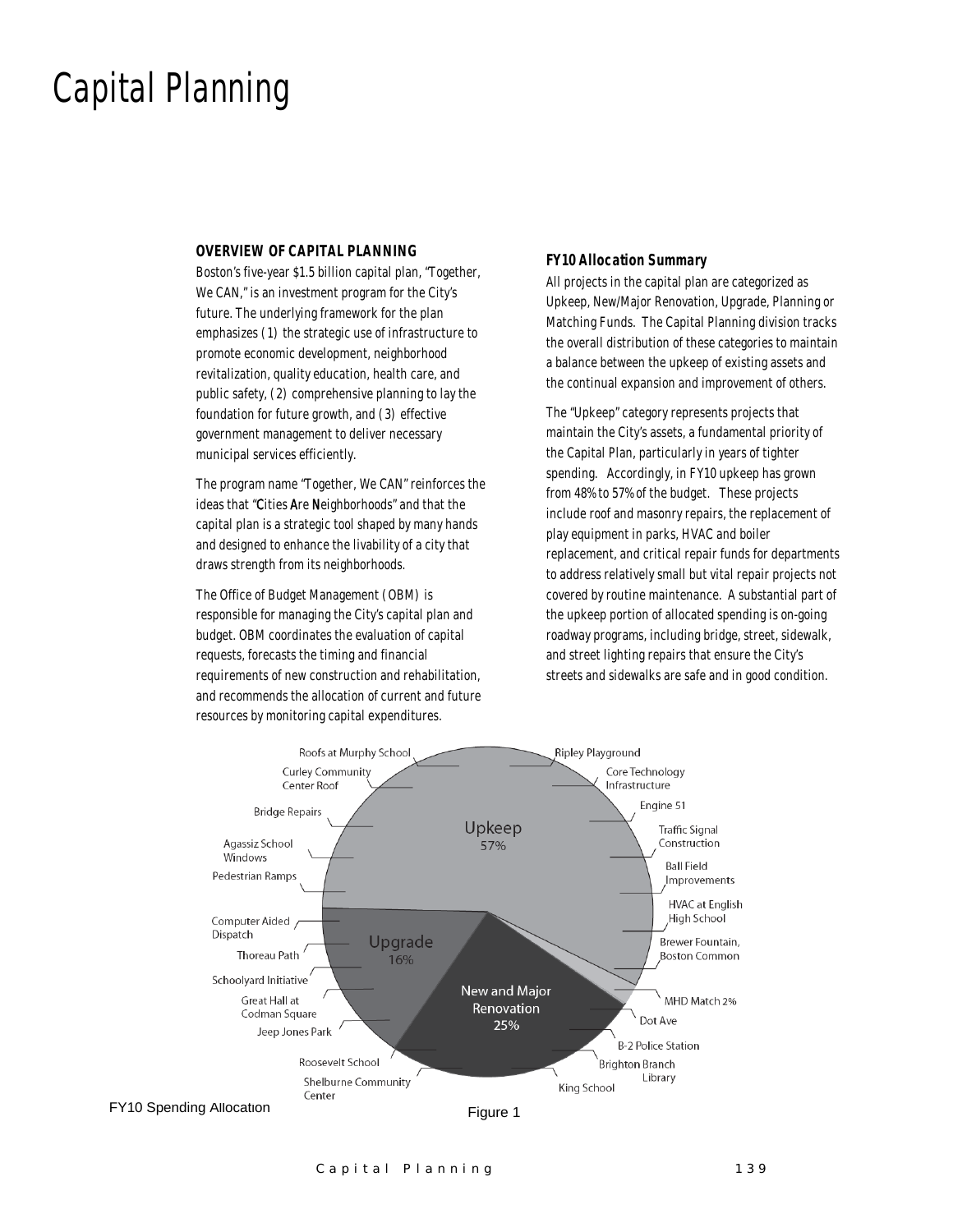A quarter of the FY10 allocations represent major renovations and new buildings. New facilities and rehabilitation projects for schools, libraries, parks and community centers enable the City's facilities to adapt to fit the needs of today's programs, improve the 'green' performance of facilities, and extend the useful life of historic assets. This category also includes implementation of new and overhauls of existing technology systems.

The Upgrade category represents projects that improve existing assets by adding new capacity or innovations. This year's upgrade allocations include the renovation of Jeep Jones Park in Roxbury, accessibility improvements at the Great Hall in Codman Square and capital investment in the Computer Aided Dispatch (CAD) system which will improve emergency response, disaster preparedness and incident tracking.

Finally, about 2% of the FY10 budget is assigned to matching fund requirements with the state and just under 1% of the FY10 allocation is dedicated to planning projects. Comprehensive planning projects, which analyze a group of buildings or program needs, provide the groundwork for targeted investments in the categories of Upgrade and New/Major Renovations. Matching grants from the Mass Highway Department (MassHighway) and the Massachusetts Bay Transportation Authority (MBTA) unlock state funds for local investment.

The distribution of allocations this year—25% for New/Major Rehabilitations, 16% for Upgrades, 57% for Upkeep, 1% for planning and 2% for matching roadwork—represents a shift towards Upkeep in FY10. The construction of four new facilities and three major renovations increased the New and Major Renovation allocation. The relative growth of the upkeep allocation this year is partly the result of reduction in planned borrowing without diminishing the City's commitment to the basic upkeep of its assets.

#### *Summary and Highlights of the FY10-FY14 Capital Plan*

Last year, the Capital Planning division introduced a mapping section on the City of Boston's website. The parks and facilities within the five-year capital plan are now searchable by neighborhood, department or status and displayed in an interactive map. This year the City added planned roadwork for the current fiscal year. A small portion of the projects in the plan cannot be mapped at all because they are citywide, such as technology projects or planning.

In the next years, OBM plans to increase its capacity to map other infrastructure projects such as street lighting and for analysis based on location. Adding geographic information provides a new way of evaluating projects based on demographics, the relationship between projects, and a project's proximity to other programs or resources.

Highlights in the FY10-FY14 Capital Plan include renovations at schools, libraries and community centers, improved recreation opportunities and significant investment in technology initiatives.

#### *Highlights of the FY10-14 Capital Plan*

#### *Invest in Youth and Families*

Shelburne Community Center Strand Theatre Improvements Ripley and Hynes Playgrounds Pathways to Excellence Ball Field and Playing Court Renovations Roosevelt School Addition Schoolyard Initiative King School Renovation New Gym Floors in Community Centers

#### *Improving Neighborhoods*

Brighton Branch Library Renovations New Roofs at Seven Branches New Fire Apparatus Thoreau Path Strategic Bicycle Network Great Hall in Codman Square Crossroads Initiative Washington-Beech Roadways Sidewalks and Pedestrian Ramps

#### *Strengthening the Economy*

New Dudley Square B-2 Police Station Charlestown Navy Yard Improvements Permit and Inspection System Energy Conservation Program Dorchester Avenue American Legion Highway Road Resurfacing and Reconstruction Computer Aided Dispatch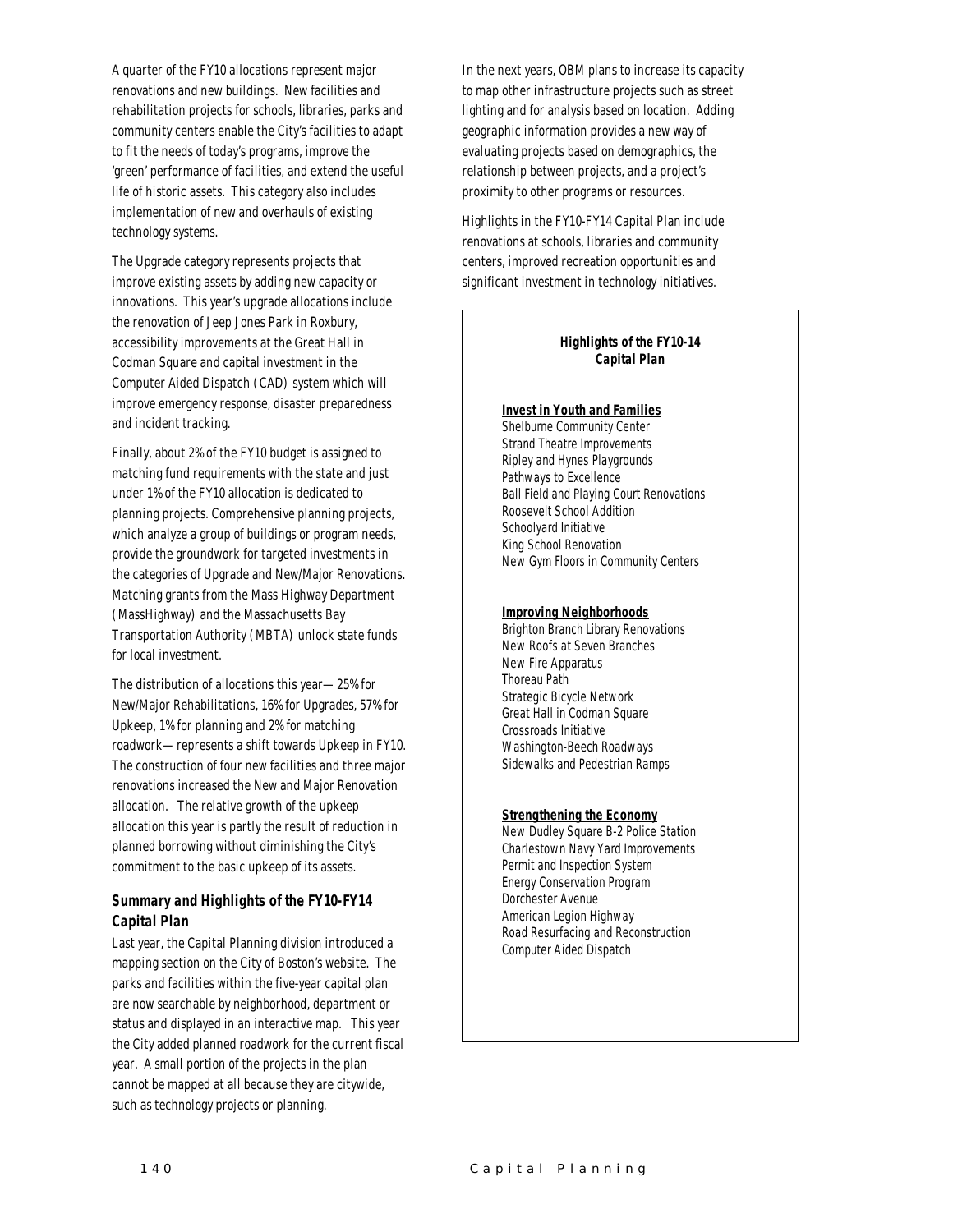#### *Capital Planning Process*

Capital needs and resource availability are assessed annually through a capital planning process that results in a five-year capital plan. The first year of the spending plan is considered the City's capital budget. Expenditures against this budget are closely monitored. To emphasize the balance between needs and resource availability, the budget document (in Volumes 2 and 3) includes both capital authorizations and expenditure projections for each project.

The annual capital planning process begins with a capital improvement project request schedule where all departments have an opportunity to identify their facility, equipment, infrastructure, and planning needs in a systematic manner and to forward their proposals to OBM for funding consideration. The development of department project requests may involve both internal assessments of current needs as well as a review of external constituent requests.

The departmental requests must be comprehensive and meet threshold criteria established each year. Project requests include cost estimates, descriptions of the proposed scope of work, useful life statements, and project justifications related to the primary criteria.

The total cost of a proposed project must account for its short-term and long-term effect on the City's operating budget. Accordingly, project requests must include information describing the proposed project's anticipated effect on personnel, utilities, maintenance, and supply costs as well as expected changes in service demand or delivery of departmental programs. As a practical matter, it is assumed that certain types of projects such as energy conservation and energy efficiency projects (e.g. heating system upgrades or roof and window replacements) provide operating budget savings. OBM works with departments to measure these savings.

All capital improvement projects requesting funding consideration must meet at least one of the following threshold criteria:

- Complies with Americans with Disabilities Act;
- Improves health and safety;
- Supports economic development;
- Enhances general government effectiveness;
- Mitigates an environmental hazard;
- Responds to a legal, legislative or administrative mandate; or
- Preserves existing municipal facilities.

OBM reviews submissions to determine the extent to which private purposes or benefits exist for each project, a process that allows the City of Boston to maintain its tax-exempt financing status.

New capital requests that are recommended for funding are placed into a multi-year spending plan along with projects previously authorized. The Mayor submits the capital plan to the City Council each year. The City Council, in turn, holds public hearings to consider project authorizations. This year's Capital Plan identifies 327 new and continuing projects and proposes \$52.8 million in new project authorizations.

Descriptions of all 327 projects can be found in Volumes 2 and 3 of the Budget. Project descriptions include authorizations and funding sources, projected expenditures, and scope of the project.

#### *Financing the FY10-FY14 Capital Plan*

Financing for the capital plan comes from General Obligation bonds, state and federal funds, trust funds, and other funds. These sources are described below.

#### *General Obligation (G.O.) Bonds*

General obligation bonds represent 59.1% of all project funding. This year's plan assumes \$570 million in new general obligation borrowings over the next five years to support ongoing capital needs.

#### *State and Federal Funds*

Funds for capital financing are currently estimated at \$181.8 million from state programs and \$320.2 million from federal programs. Specific financing programs provide key resources for Boston's capital plan. Programs include the School Building Assistance program, Chapter 90, the Transportation Improvement Program.

*School Building Assistance Program:* The School Building Assistance (SBA) program, currently administered by the Massachusetts School Building Authority (MSBA), is an important revenue source for school renovation and construction.

The MSBA assumed responsibility for the payment of existing SBA program commitments from the Department of Education and will review and prioritize future project requests (reimbursement rates range from 40%-80%). MSBA began accepting new project requests in July 2007 and the City submitted seven Statements of Interest.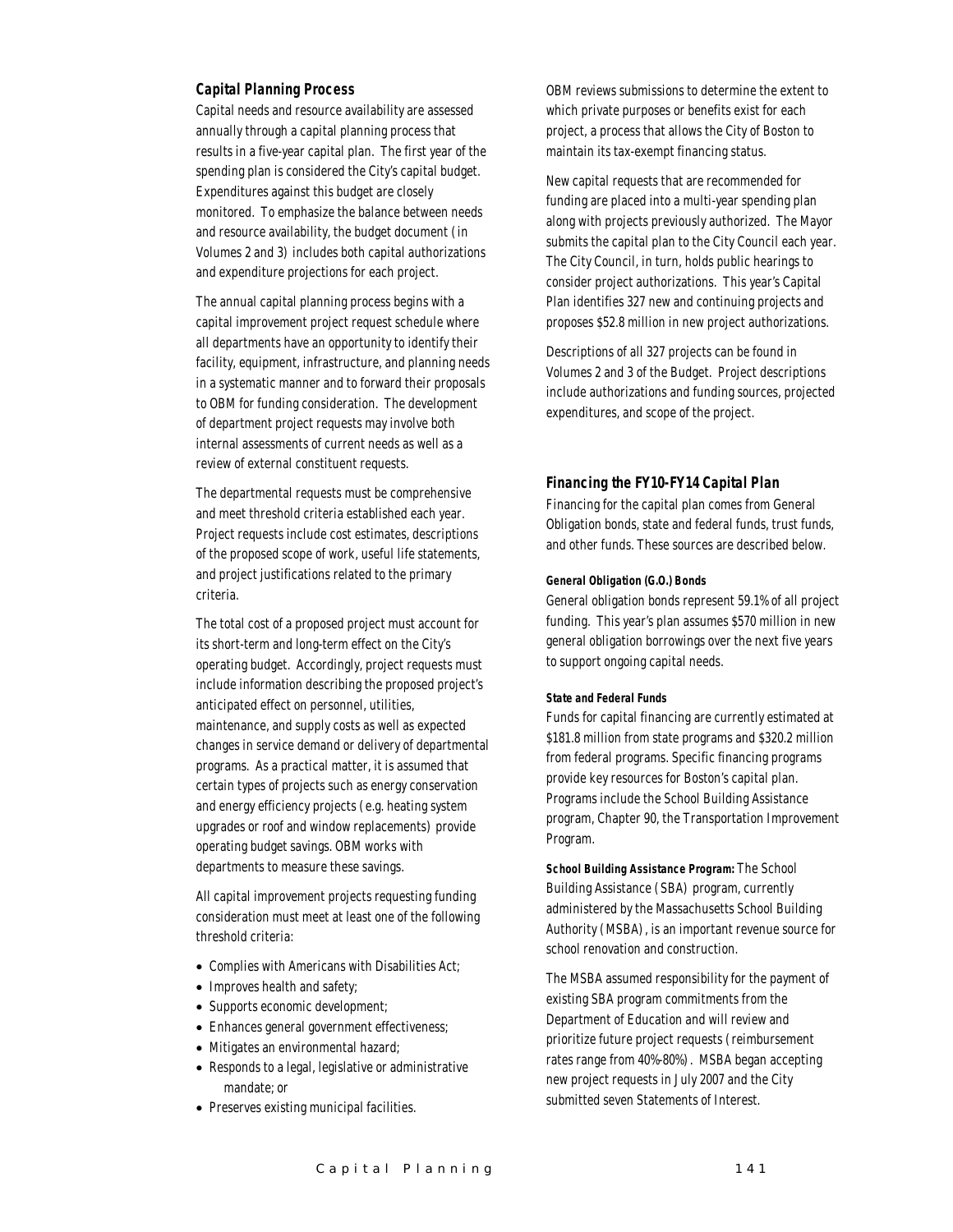For the period FY10-14 total payments from the state are estimated at \$51.3 million to offset debt service costs for projects previously approved by MSBA. In addition, the City finalized a project funding agreement for Burke High School with the MSBA that will reimburse the City up to \$42.4 million of approved project costs on a pay as you go basis.

*Chapter 90 Funds*: Administered by the Massachusetts Highway Department, Chapter 90 funds are allocated by formula through state bond authorizations and through the state budget to all cities and towns in the Commonwealth. Based on recent allocations, \$10.7 million in Chapter 90 funds will be provided in FY10.

*Transportation Improvement Program (TIP):* The

Transportation Improvement Program is a statewide road and bridge construction advertisement program developed under the management of the Commonwealth of Massachusetts Executive Office of Transportation and Construction (EOTC). It includes both locally-owned roads and bridges as well as state owned roads and bridges. The TIP's funding sources include state-issued general obligation bonds and federal funds made available through the Safe, Accountable, Flexible and Efficient Transportation Equity Act: A Legacy for Users (SAFETEA LU). Additional federal aid is provided this year through the American Recovery and Reinvestment Act of 2009 (ARRA). The City anticipates \$39 million in federal support from ARRA for roadway resurfacing, roadway reconstruction and traffic safety and management improvements.

#### *Trust Funds*

The City's Treasury Department manages trust funds and bequests from private citizens dedicated to Boston's public spaces. Grants from the Edward Ingersoll Browne Trust Fund have been used for the restoration of neighborhood parks, schoolyards, and public spaces. The George Robert White Fund is used to support facilities owned by the Fund.

#### *Other Funds*

The City uses funds including the Street Opening Account and Surplus Property Fund to finance capital projects. Private donors also provide some funding for capital projects. These sources of capital financing are currently estimated at \$94.0 million.

#### *Expenditures*

*Current Fiscal Year:* Total capital expenditures in FY09 are forecast at \$132 million. The estimate includes \$115 million for general obligation bond spending and \$17 million from various grants and other sources.

Facilities which reopened in FY09 after major renovations included: the Hyde Park Community Center, the Burke High School in Dorchester, the Hemenway School in Hyde Park, and the Veronica Smith Senior Center in Brighton. This summer Chester Square Park in the South End, Phillips Street in Beacon Hill, and Bryne Playground in Dorchester will re-open following major restoration projects.

New facilities were opened in FY09 as well. They include a new police station in Charlestown, a new Fire Academy training simulator on Moon Island, Ceylon Park (new synthetic turf field) and new branch libraries in Mattapan and Grove Hall, Dorchester. The Grove Hall Library was incorporated into a new addition at Burke High School that also includes a new community center.

In FY09, Phase I of the Client Relationship Management system was completed allowing residents to call City Hall for information or concerns and have the issue tracked through to its resolution. The next phase will add tracking capability to more departments and expand the service to on-line users.

The Management Information System Department also began implementing a multi-phase technology initiative for Youth and Human Services in support of the Community Learning Initiative. The project will develop a system to track utilization of programs and improve visibility and access to services across libraries, schools, community centers and the Public Health Commission.

Work is expected to be completed by the end of FY09 at the City's new archives and library storage facility in West Roxbury, the Strand Theatre in Dorchester, and Phase II improvements at East Boston Stadium.

A wide range of renovations continued in the City's school buildings, including masonry repointing, upgraded fire alarms and new roofs. The summer will mark the end to an eight-month compliance project to retrofit all 20 indoor and outdoor pools in order to meet the requirements of the federal Virginia Graeme Baker drain safety law.

Brighton Branch Library will begin a major renovation later this spring to improve accessibility, lighting and energy efficiency. The renovation will create the first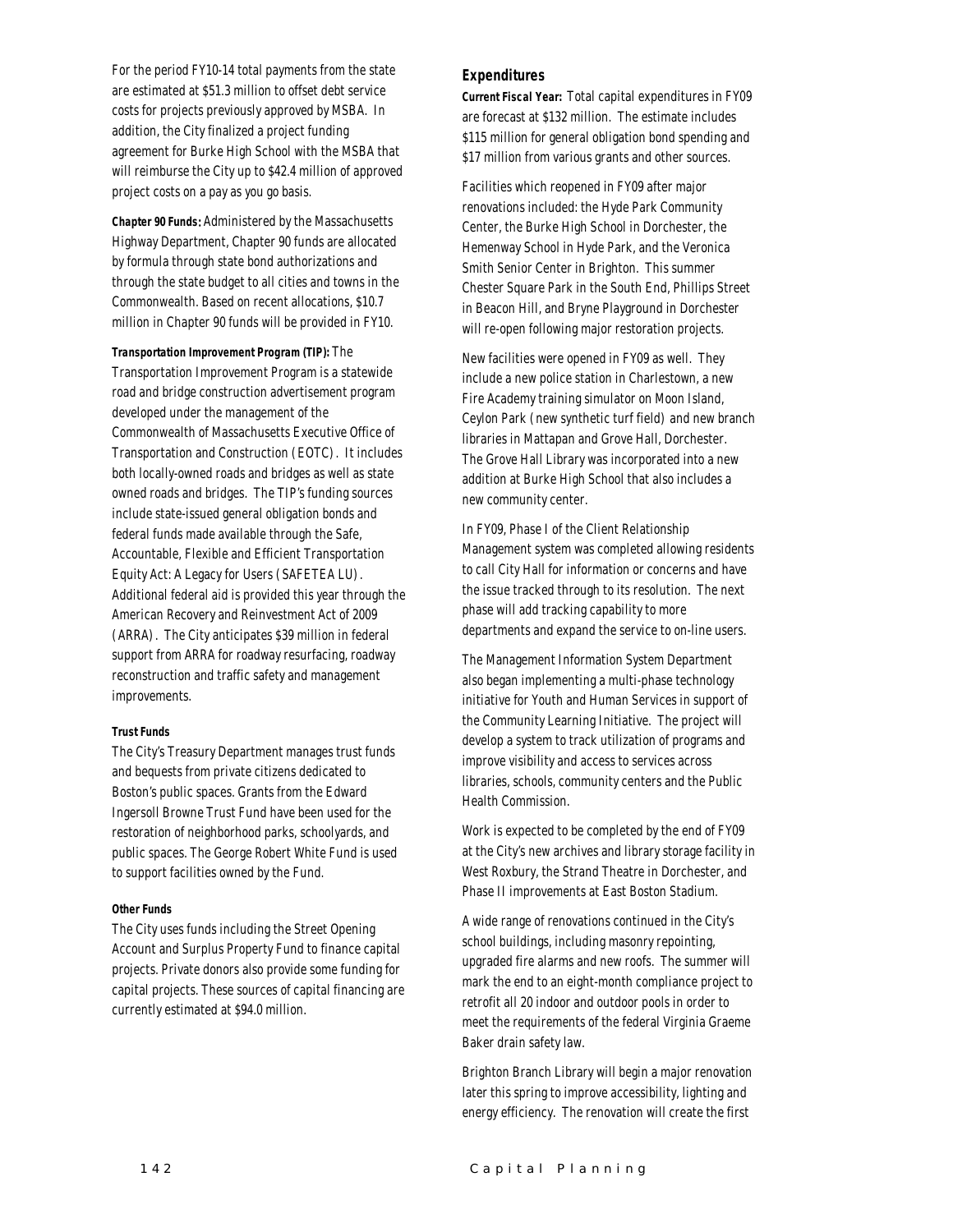U.S. Green Building Council LEED (Leadership in Energy and Environmental Design) Silver branch in Boston.

Major intersection and traffic signal construction was completed at Four Corners in Dorchester. Phase I of the American Legion Highway in Mattapan was completed during FY09 and Phase II, From Hyde Park Avenue to Cummins Highway, began. Bids were opened by the Commonwealth for the Chelsea Street Bridge in East Boston and the American Legion Bridge, both of which are state Transportation Improvement Projects.

In FY09, the Public Works Department began a fiveyear \$15 million project for pedestrian ramp upgrades and repair. Approximately 500 ramps were rebuilt, and approximately 150 citations from the Massachusetts Architectural Access Board were eliminated. This spring, the City will begin constructing a strategic network of bicycle lanes connecting existing high-volume paths in the City and improving access into downtown.

Finally, the Public Works department is projected to spend approximately \$18 million in street and sidewalk maintenance in FY09. This work is funded though the street cut opening account, state grants and general obligation borrowing.

Upcoming Fiscal Year: Total capital expenditures in FY10 are forecast at \$122 million. This estimate includes \$110 million for general obligation (G.O.) bond spending and \$12 million from various grants and other sources. The G.O. spending level is a reduction of \$10 million from what was anticipated last year and is in response to the current economic climate. The City's FY10 capital expenditures will be supplemented by an infusion of federal aid through ARRA that will be managed by MassHighway.

A major addition to the five-year plan is the School Department's Pathways to Excellence program. Twelve schools will receive funding to support the creation or expansion of K-8 programs or accommodate the consolidation of school programs based on declining enrollment and operating budget constraints. Construction and renovation work will also be completed at the Roosevelt School and the King School by September 2009.

Round eight of the City of Boston's partnership with the Boston Schoolyard Initiative will include three schoolyards and two outdoor classrooms. New

schoolyards will be built at the Lyndon in West Roxbury, the Bradley in East Boston, and the Curley in Jamaica Plain; the Conley and Winship schools will receive outdoor classrooms.

Solar panels will be installed on the roofs of four additional schools, the Murphy and the Boston Latin Academy in Dorchester, the Boston Latin School in Fenway, and the Roosevelt in Hyde Park. In addition, ongoing programs to replace roofs, repoint masonry, install new HVAC and fire safety systems will continue.

The renovation of the Shelburne Community Center in Roxbury will be underway in early 2010 while design work will continue on the Mattahunt and Curtis Hall centers. Orchard Gardens in Roxbury and the Walsh in South Boston community centers will receive new gym floors.

Park improvements will include major renovations to Ripley Playground in Roxbury and Hynes Playground in West Roxbury and will begin in the early fall. In addition, nine parks will receive court renovations for tennis, basketball and street hockey. The Brewer Fountain on Boston Common will undergo a comprehensive restoration this fall supported in part by the federal Save America's Treasures Fund and local donors. Finally, for the second consecutive year, approximately 400 street trees will be planted in support of the Boston Urban Forest Initiative.

The Fire Department will take delivery of three ladder trucks, two pumpers, an air supply truck and a rescue this summer. These purchases are supported by the long-term apparatus replacement plan and the award of an Assistance to Fire Fighters federal grant which contributed to the purchase of one ladder truck.

Construction on the new B-2 Police Station in Dudley Square will begin this summer. This building is also designed to LEED Silver standards and will be built on a remediated brown-field site.

Management of Information Services Department (MIS) will continue key public safety projects including selecting a new Computer Aided Dispatch system, preparing for F.C.C. mandated narrow banding of emergency communication radio channels, and updating public safety mobile communications. In FY10, MIS will proceed with a second year of its core technology upgrade and "greening" program which includes data center consolidation, server virtualization, enterprise storage, and business interruption planning.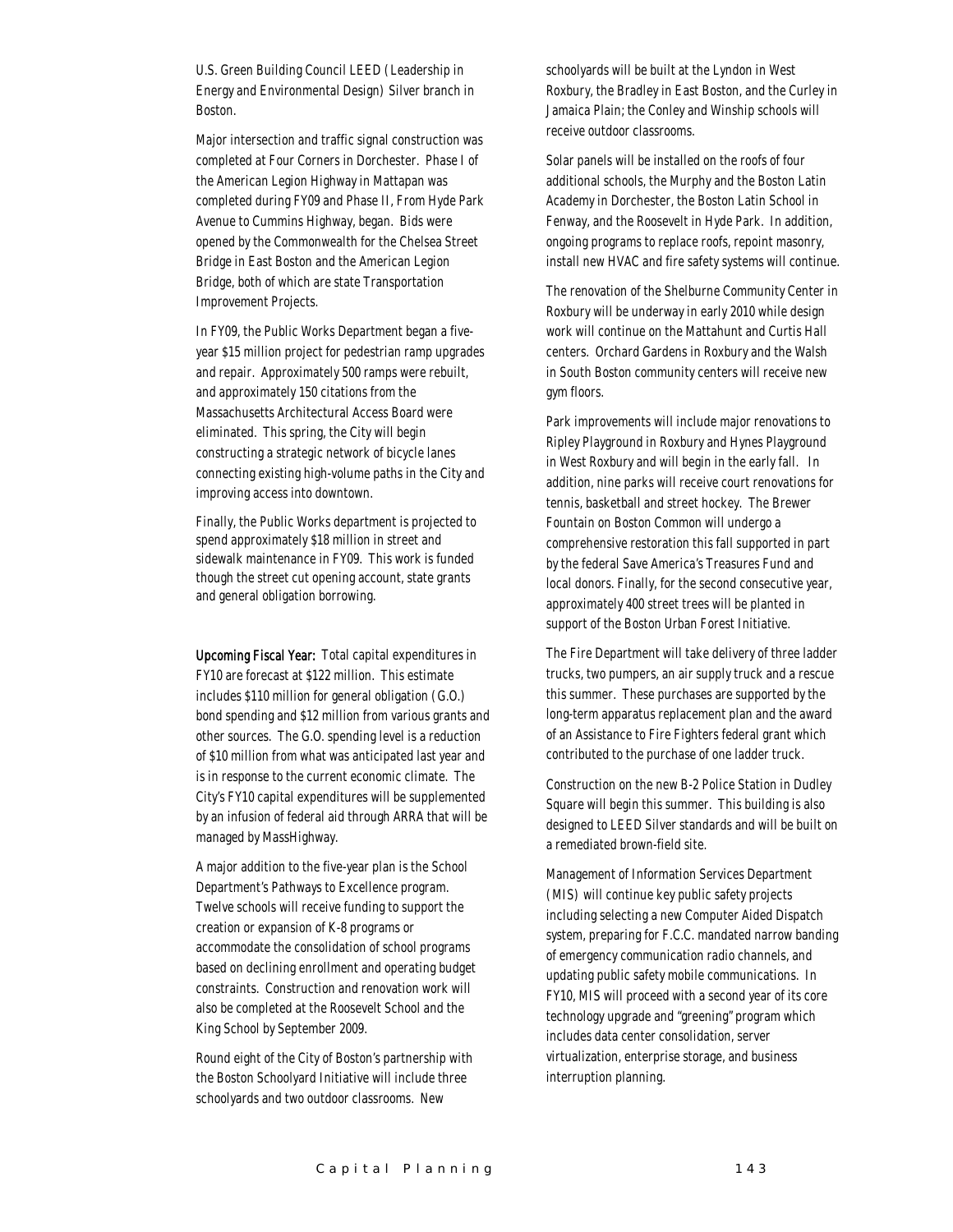The Public Works Department will continue a \$15 million multi-year program of pedestrian ramp upgrades and repairs.

MassHighway, with funding from ARRA will resurface approximately 21 miles of federally eligible streets, improving 400 pedestrian ramps and adding bicycle lanes where feasible. This will be in addition to the City's annual resurfacing program, which this year, will focus on non-Federal, residential streets.

ARRA will also support the accelerated construction of the Dorchester Avenue project. Peabody Square, Fields Corner, Glover's Corner and Andrew Square along Dorchester will be reconstructed to improve pedestrian safety, facilitate traffic-flow and increase mobility and bicycle accommodation. Finally, through ARRA, MassHighway will fund traffic management improvements at over 50 intersections throughout the city.

*FY11-FY14 Planned Expenditures:* Planned expenditures for FY11 and FY12 will remain at \$110 million annually. Planned G.O. expenditures in FY13 and FY14 will increase to \$120 million annually. Future grant expenditures are estimated to total approximately \$16 million annually between FY11 and FY14. Figure 2 displays total capital spending from all sources since FY07 and projected expenditures through FY14.

The City continues to aggressively pursue grant funds, maximize the use of Chapter 90 funds for road and sidewalk projects, and actively manage its projects to ensure that spending does not exceed projections and that priority projects move forward. Together, these strategies will enable the City to maintain a reasonable level of capital spending and borrowing and prudently manage its outstanding debt.



Figure 2

#### *Operating Budget Impacts*

Quantifying operating budget impacts related to proposed capital investments is essential to the capital budgeting process. OBM evaluates proposed projects in part based on how they impact the City's operating budget (personnel, maintenance, equipment and utilities). Increased costs are often justified through improved or expanded service delivery, or are unavoidable due to legal mandates or regulatory requirements.

*Savings:* The capital plan supports investments that will decrease operating expenses by reducing costs associated with emergency repairs, maintenance of old systems and energy inefficiency. The Strand Theatre received a five-stage gas-fired boiler in FY08 which can scale production up or down in response to demand. As a result, the Mayor's Office of Arts, Tourism and Special Events (MOATSE) which operates the Strand will see a 20% reduction in its FY10 utility appropriation compared to its actual FY07 expenditure (the last full year of operations prior to the boiler installation). A substantial portion of the capital plan is focused on these types of basic facility improvements.

The City has committed to designing new buildings and selected major renovations to attain U.S. Green Building Leadership in Energy and Environmental Design (LEED) certification. Construction will begin on a new LEED Silver B-2 police station in Dudley Square. The addition to and renovation of the Roosevelt School in Hyde Park, which will be completed by September 2009, is a registered LEED project. The Brighton Branch library renovation will be LEED Silver for Commercial Interiors. In addition to reducing building waste and improving indoor air quality, these projects will reduce utility costs through energy efficient systems.

In the area of renewable energy, the City became one of thirteen inaugural Solar City Partners with the U.S. Department of Energy (DOE) under the Solar America Initiative in 2007. The Partnership, called SolarBoston, is a 2-year, \$500,000 project supported by the DOE, the Massachusetts Technology Collaborative (MTC), National Grid, NSTAR, and an anonymous foundation. Studies have demonstrated that solar energy systems in Boston produce electricity at periods when utility peak is at its highest, thereby reducing strain on the electricity grid and generating significant savings. Solar power also reduces air emissions, decreases the risk of power outages, and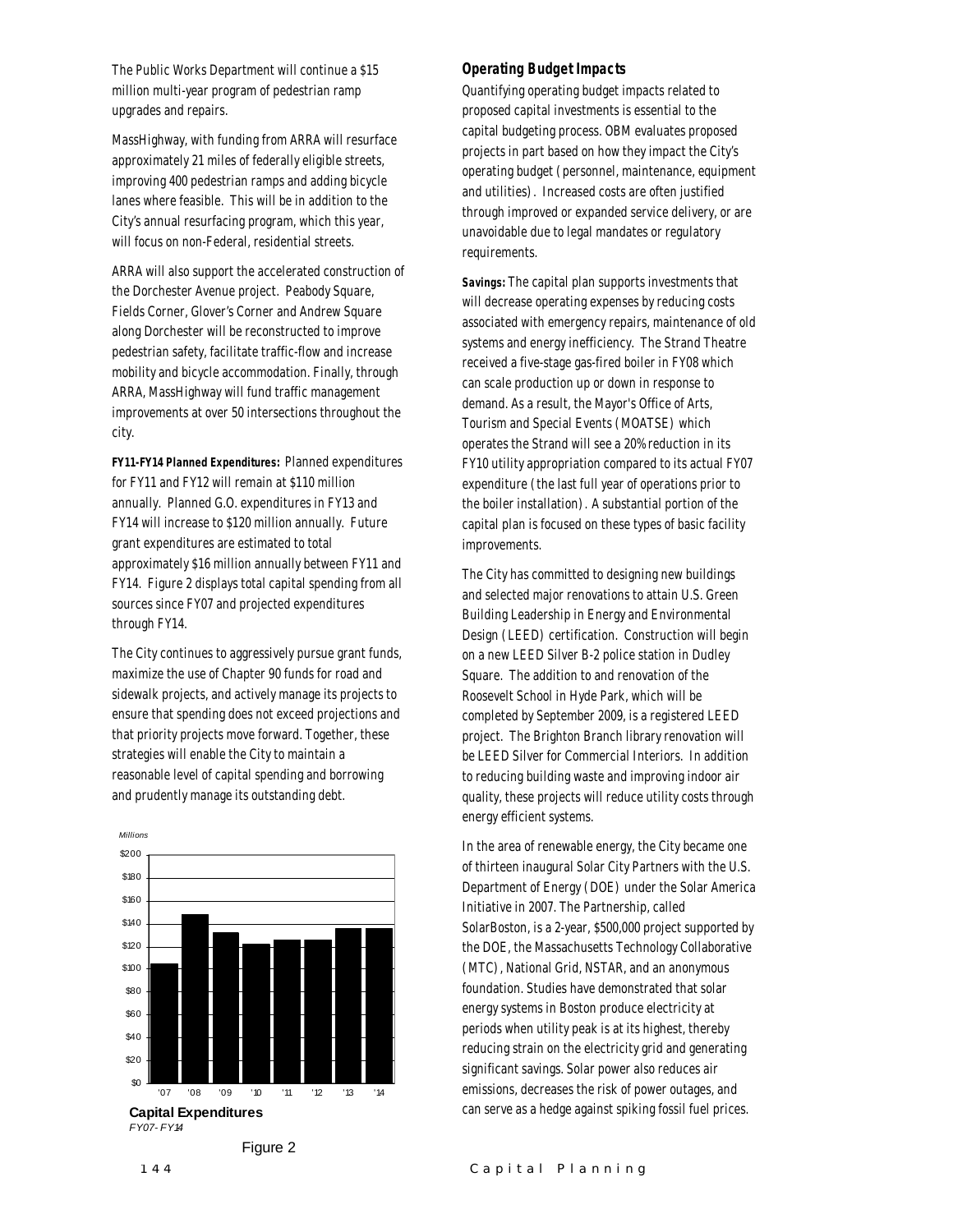In FY10 solar panels will be installed on the roofs of four additional schools, the Murphy and the Boston Latin Academy in Dorchester, the Boston Latin School in Fenway, and the Roosevelt in Hyde Park. The resulting reduction in external energy demand will be tracked by the School Department's central energy management system.

The School Department is aggressively pursuing capital projects to save energy and reduce operating costs for utilities. These projects include an on-going program to install energy management systems to control buildings' systems from a remote, centralized location, window replacement projects, installing green and solar roofs and exploring the installation of wind turbines.

The five-year plan includes \$15 million of window replacement projects at a number of schools. Due to recent changes in the Massachusetts State Building Code, these window projects inherently improve insulation and energy savings. Installation is underway at the Condon and McCormack schools while design has started at the Agassiz School; the Marshall, Mattahunt, McKay and Umana schools are scheduled for window replacement in future years. The Energy Management System will track the reduction in energy usage at these locations.

At Brighton High School, the School Department will pilot the installation of a vegetated roof and solar panels on various sections of the multi-level roof. The change in energy usage will be monitored via the central Energy Management System. The outcome of the roof, the health of the plants and maintenance will be evaluated for several years.

In the area of energy management and efficiency, the City benefits from established relationships in the energy industry developed through the Mayor's Advisory Committee and the creation of an Energy Management Board. Boston City Hall and the Boston Public Library's central library in Copley Square have undergone comprehensive energy audits which recommend a range of energy efficiency measures including lighting upgrades and re-commissioning (evaluating a building's current systems' performance against original design specifications).

Installation has begun on the lighting control system at Boston City Hall that is estimated to save 850,000 kilo-watt hours of electricity annually or approximately \$131,000. These buildings are eligible for implementation grants from the ratepayer-funded Energy Efficiency Fund, which is administered by

Boston's local electric utility company, NSTAR, and approved by the state Department of Telecommunications and Energy (DTE) and Division of Energy Resources (DOER).

The City also looks to technology improvements and enhancements to reduce costs and improve efficiency. In FY09, the MIS department began eliminating leased lines used for data communications as it lights up a City-owned fiber optic cable system. Ongoing savings reductions are anticipated through FY10 while the fiber optic/wireless network implementation continues. Eventually, the estimated annual cost savings for eliminating leased lines range from \$1.2 million to \$1.5 million in a fully implemented project, based on current bandwidth demand.

The Core Technology Infrastructure project in MIS provides for the creation of virtual servers, enterprise storage and improved network reliability. In conjunction with the Fiber Optic project, this capital investment will allow the City to consolidate data centers currently located remotely in departments. Consolidation and virtual servers will reduce the amount of hardware needed, as well as the space and energy needed to maintain the remote locations.

The capital project to create a consolidated records center and materials storage facility for the City of Boston Archives and Records Management Center and the Boston Public Library is near completion with occupancy expected before the end of FY09. This facility allows the City to consolidate its collections management operations, currently housed in multiple City-owned buildings and privately-owned locations. In the ongoing effort to centralize building operations and maintenance, the care, custody, and control of the building has been assigned to the Property and Construction Management Department. The building's operation and maintenance costs are currently budgeted centrally in the Property and Construction Management Department, but may be distributed to other operating departments as they begin using the renovated facility. Operation and maintenance costs will be partially offset with lease revenue generated by a non-City tenant temporarily occupying a portion of the building.

*Additional Costs:* In second half of FY09 two new branch libraries opened replacing two significantly smaller facilities. The new branches will result in the addition of ten net new positions.

*Workflow Efficiencies:* Investment in an enterprisewide permitting and licensing system will improve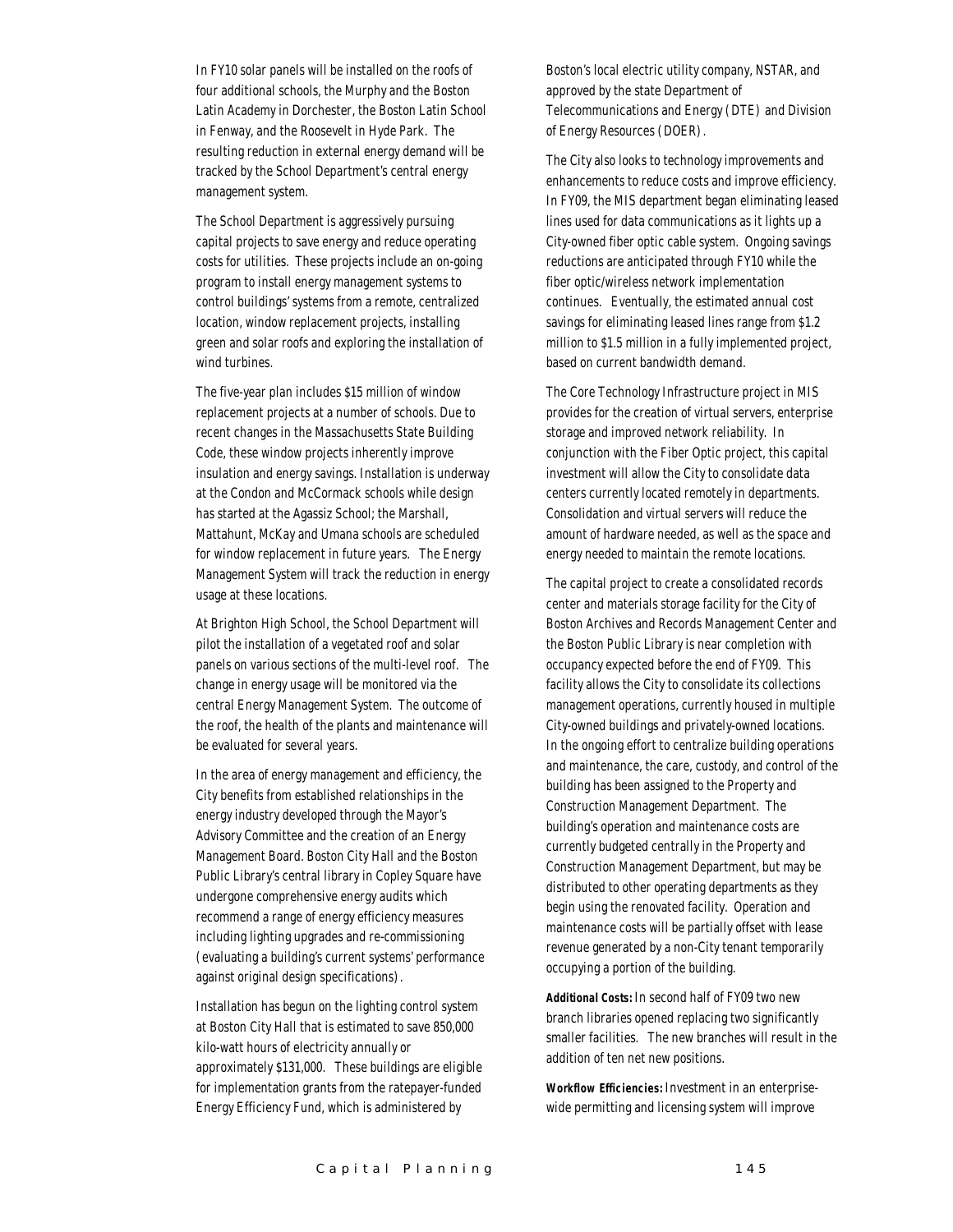customer service and achieve efficiencies by providing consistent data that can be shared by multiple City departments simultaneously. Beginning in FY07, the Inspectional Services Department began bringing multiple business processes online. The next department to be brought on line will be the Boston Fire Department. The longer term goal is to move all permitting and licensing functions onto a central system.

MIS, in partnership with user departments, will design and implement a comprehensive time and attendance program to assist departments in managing personnel. This will reduce time spent by each department maintaining attendance records, improve reporting capabilities and enhance management of overtime assignments.

#### *Debt Management Policies and Debt Implications of the Plan*

Effective debt management ensures that the City can meet its capital infrastructure and facility needs. Debt management requires a series of decisions about the amount, timing, purposes and structure of debt issuance. Long-term debt related to capital investment has two main purposes:

(1) It finances acquisition, construction, repair, and renovation of City-owned buildings and equipment that are necessary to provide public services; and

(2) It finances infrastructure improvements to ensure the City's continued growth and safe roadway conditions.

The Treasury Department manages all borrowings according to the City's debt management policies. These policies address issues such as debt affordability and limitations on the level of variable rate debt the City will use. The City's goal is to rapidly repay debt, maintain a conservative level of outstanding debt, and ensure the City's continued positive financial standing with the bond market.

Key components of the debt management policies ensure that:

- combined net direct debt does not exceed 3% of taxable assessed value;
- at least 40% of the overall debt is repaid within five years and 70% within ten years;
- annual gross debt service costs do not exceed 7% of general fund expenditures;
- variable rate debt does not exceed 20% of the City's total currently outstanding bonded debt (the City has no variable debt).

• (Please refer to the chapter on Financial Management for further discussion of the City's financial policies and management controls.)



*FY07 - FY14* Figure 3

The City's debt service forecast assumes general obligation spending of \$110 million each year from FY10 through FY12 and \$120 million each year for FY13 and FY14. On March 18, 2009, the City issued \$100 million in general obligation bonds and \$8.9 million in general obligation refunding bonds. The debt tables at the end of this chapter detail the City's outstanding debt service obligations and demonstrate the City's rapid retirement of its debt.

The City's gross debt service requirement will remain under 7% of total General Fund expenditures throughout the period FY10-14 (See Figure 3).

The ratio of debt service to the City's primary revenue source, the property tax levy, declined significantly in the early part of this decade. This ratio is projected to decrease in FY08 and then increase in the period FY09-FY12 (See Figure 4.).

The City's current overall debt burden (net direct debt to assessed property value of \$90.39 billion) is approximately .93% as of April 1, 2009. The City's net direct debt per capita currently stands at approximately \$1,387.19 as of April 1, 2009.

Boston has been conservative about assuming longterm debt and aggressive about retiring debt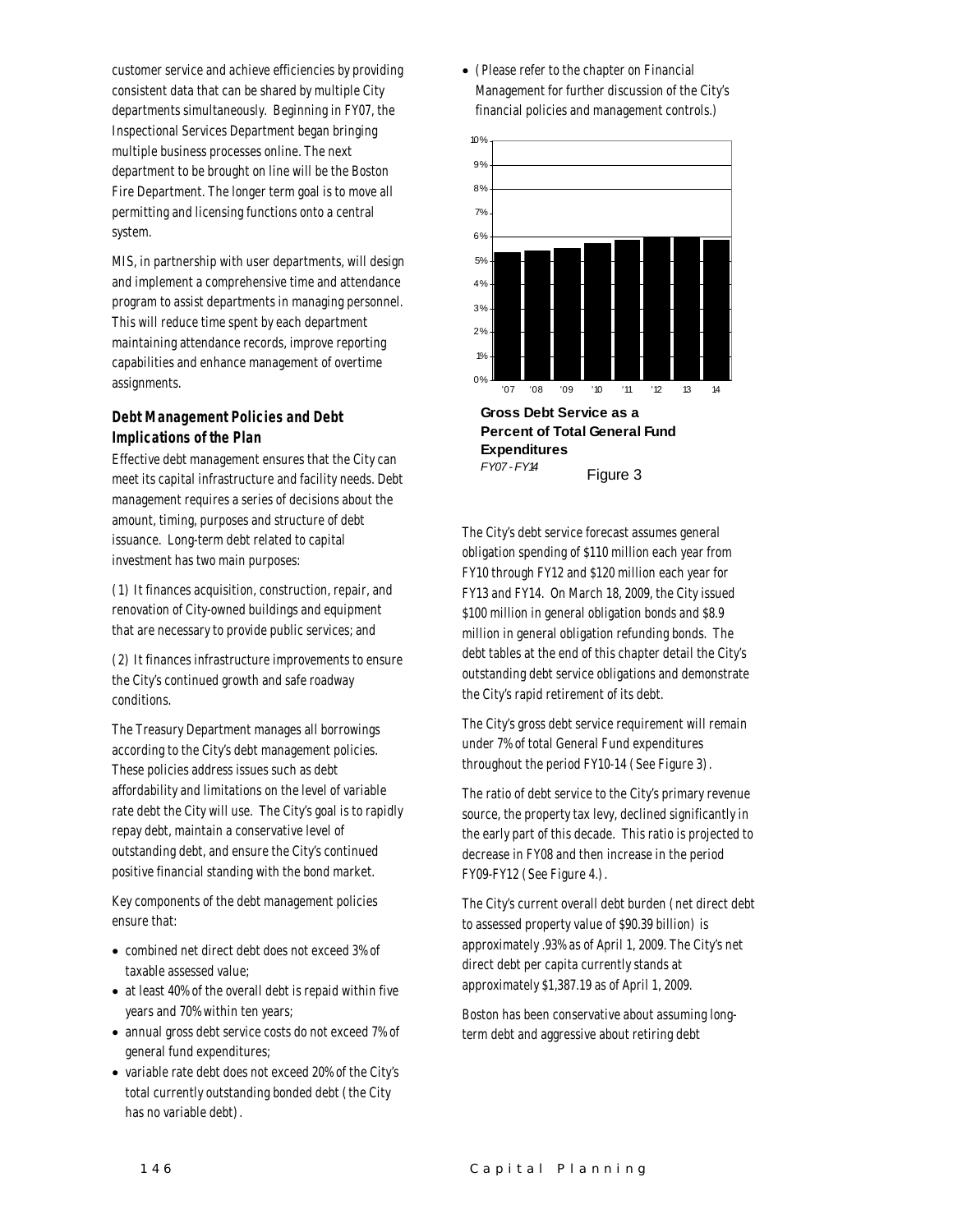

Figure 4

expeditiously. As of April 1, 2009, the City's debt retirement schedule shows that 44.5% of its principal will be retired five years out, before the end of FY14 (See Figure 8).

In March 2009, Moody's Investors Service and Standard & Poor's Rating Services affirmed Boston's credit rating at Aa1 and AA+, respectively. These are the highest ratings in Boston's history.

Boston has had ten general obligation bond sales over the past decade, the most recent of which was for \$100 million on March 18, 2009. The City also has had ten general obligation refunding issues. The most recent refunding issue, also on March 18, 2009, achieved significant interest rate savings.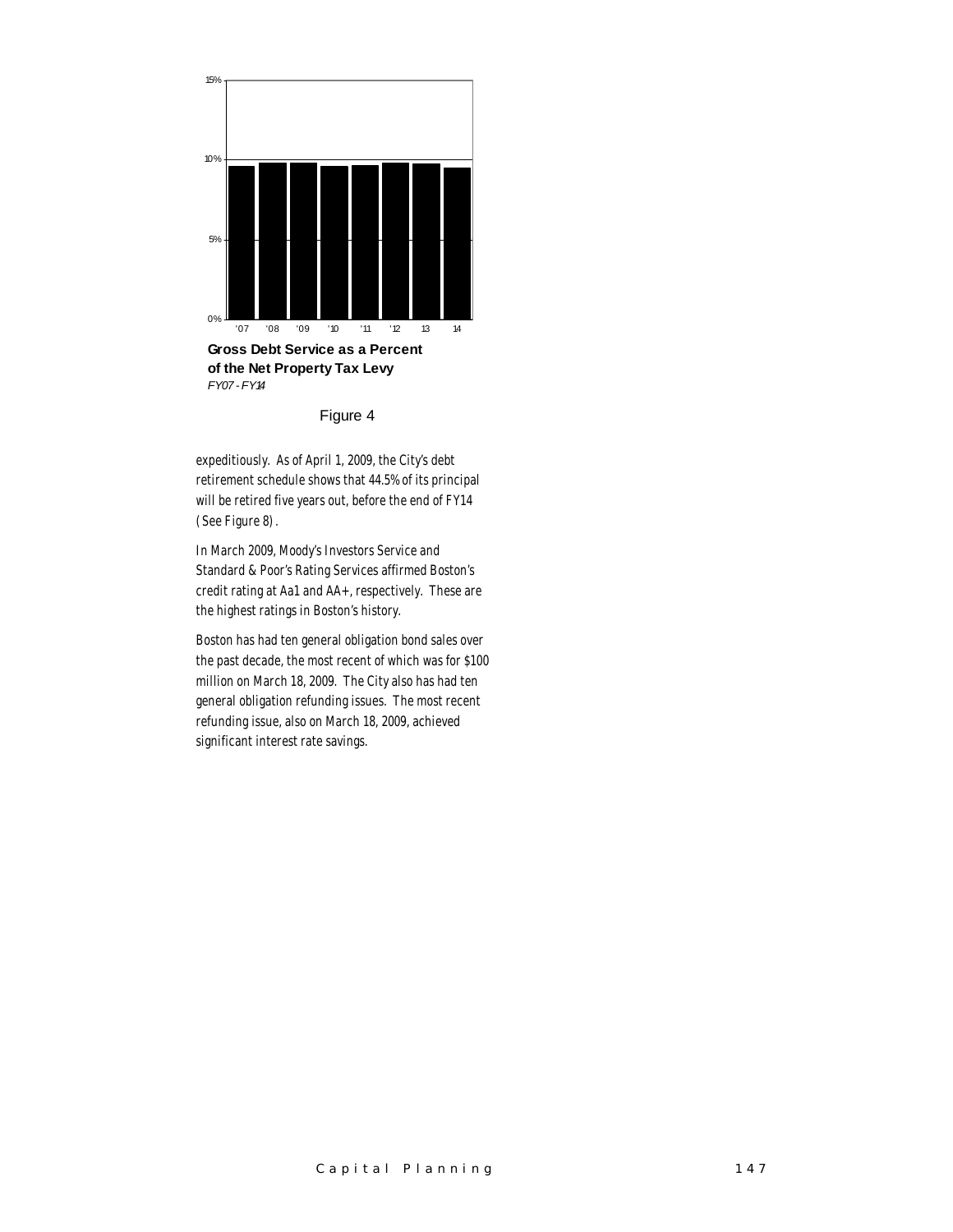| ٢<br>٠. |
|---------|
| L       |
|         |
| ₫.      |
|         |
| ž       |
| ć       |
|         |
| í.      |
| ı       |
|         |
| י<br>י  |
|         |

# **Fiscal Years 2010 - 2014**

| 148              |                                                 |                           | Fiscal Years 2010 - 2014     |                                 |              |               |            |         |               |
|------------------|-------------------------------------------------|---------------------------|------------------------------|---------------------------------|--------------|---------------|------------|---------|---------------|
|                  |                                                 | Authorization<br>Existing | Authorization<br><b>FY10</b> | Authorization<br><b>FY11-14</b> | <b>State</b> | Federal       | Other      | Trust   | <b>Total</b>  |
|                  | Boston Center for Youth and Families            | 730,629<br>27             | 200,000                      | 15,380,200                      | 626,325      | $\circ$       | $\circ$    | $\circ$ | \$43,937,154  |
|                  | Boston Redevelopment Authority                  | ,265,000                  | $\circ$                      | $\circ$                         | 4,263,500    | 5,050,000     | 1,100,000  | $\circ$ | \$11,678,500  |
|                  | Environment Department                          | ,717,000                  | 0                            | 500,000                         | $\circ$      | 0             | $\circ$    | $\circ$ | \$2,217,000   |
|                  | Fire Department                                 | ,983,346<br>င္            | 3,350,000                    | 22,902,150                      | $\circ$      | 2,000,000     | $\circ$    | $\circ$ | \$48,235,496  |
|                  | Library Department                              | 18,528,122                | 250,000                      | 30,950,000                      | 1,180,000    | 750,000       | 2,171,852  | $\circ$ | \$53,829,974  |
|                  | Management Information Services                 | 22,927,925                | 15,500,000                   | 8,050,000                       | 0            | 0             | 750,000    | $\circ$ | \$47,227,925  |
|                  | Neighborhood Development                        | 20,053,600                | $\circ$                      | 345,000                         | $\circ$      | 0             | $\circ$    | $\circ$ | \$20,398,600  |
|                  | Parks and Recreation Department                 | 48,068,478                | 925,000                      | 23,339,000                      | 25,237,500   | 40,200,000    | 12,285,302 | 220,000 | \$150,275,280 |
|                  | Police Department                               | 46,007,000                | $\circ$                      | 2,815,000                       | 200,000      | $\circ$       | $\circ$    | $\circ$ | \$49,022,000  |
| Capital Planning | Property and Construction Management Department | 50,061,541                | 2,050,000                    | 23,310,000                      | $\circ$      | $\circ$       | 8,750,000  | 0       | \$84,171,541  |
|                  | Public Health Commission                        | ,500,000                  | 1,900,000                    | 750,000                         | $\circ$      | 0             | $\circ$    | 0       | \$7,150,000   |
|                  | Public Works Department                         | 115,040,210               | 12,000,000                   | 89,849,708                      | 105,911,795  | 261,688,000   | 52,410,000 | $\circ$ | \$636,899,713 |
|                  | School Department                               | 88,420,565                | 16,577,000                   | 81,456,400                      | $\circ$      | $\circ$       | 14,934,998 | $\circ$ | \$201,388,963 |
|                  | <b>Transportation Department</b>                | 15,427,198                | 0                            | 23,600,000                      | 17,320,000   | 10,480,000    | 50,000     | $\circ$ | \$66,877,198  |
|                  |                                                 | 1,730,614<br>479          | 52,752,000                   | 323,247,458                     | 154,739,120  | 320, 168, 000 | 92,452,152 | 220,000 | 1,423,309,344 |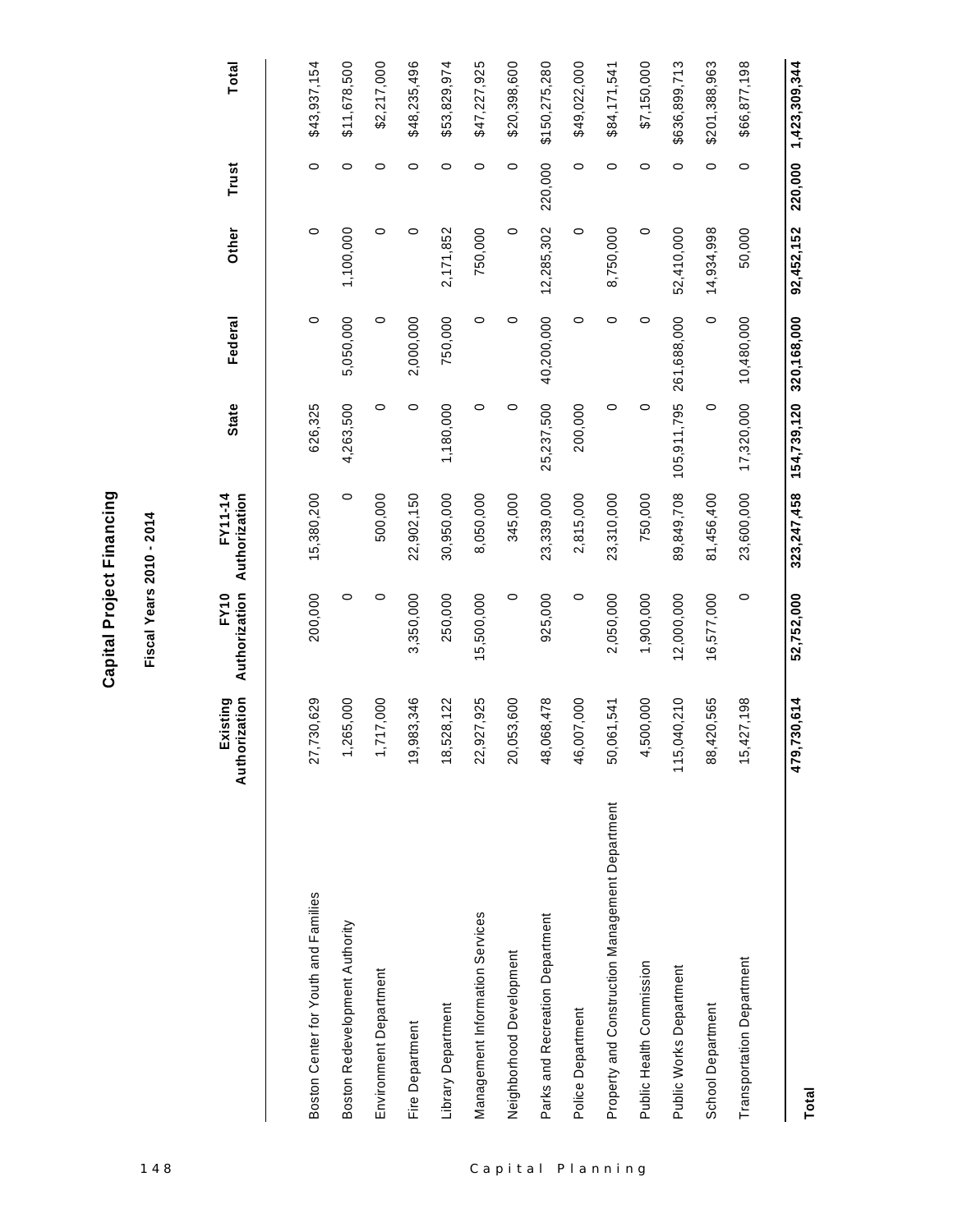#### **City of Boston Outstanding Debt by Purpose as of April 1, 2009**

|                     |                                                                |                                 | <b>Percent of</b> |
|---------------------|----------------------------------------------------------------|---------------------------------|-------------------|
|                     |                                                                |                                 | <b>Total</b>      |
|                     |                                                                | <b>Outstanding @</b>            | Outstanding       |
| Statute:            |                                                                | April 1, 2009                   | <b>Debt</b>       |
| C44 s7 (13)         | <b>General Purpose:</b><br>Acquisition of Fire or Police Boats | 68,490                          | 0.01              |
| C44 s7 (20)         | Acquisition of Land; Cemeteries                                | 505,770                         | 0.05              |
| C44 s7 (21)         | Architectural Services for Plans and Specifications            | 18,735                          | 0.00              |
| C44 s7 (22)         | <b>Engineering or Architectural Services</b>                   | 2,891,408                       | 0.31              |
| C44 s7 (25)         | Acquisition of Land; Parks and Playgrounds                     | 65,406,389                      | 7.08              |
| C44 s7 (28)         | Computer Hardware                                              | 14,839,654                      | 1.61              |
| C44 s7 (29)         | <b>Computer Software</b>                                       | 4,508,525                       | 0.49              |
| C44 s7 (9)          | Departmental Equipment                                         | 16,522,631                      | 1.79              |
| C44 s7 (9A)         | Firefighting Apparatus - Remodeling, Re-Constr.                | 128,217                         | 0.01              |
| C44 s7 (3B)         | Energy Conserv., Alternative Energy Improvements               | 978,217                         | 0.11              |
| C659 Acts 1986      | BCH - Constr., Equipping, Furnishing                           | 0                               | 0.00              |
|                     |                                                                | \$<br>105,868,035               | 11.47             |
|                     |                                                                |                                 |                   |
|                     | <b>Urban Development:</b>                                      |                                 |                   |
| C121B s20           | Urban Redevelopment and Renewal                                | \$<br>17,914,853                | 1.94              |
| C1097 s11 Acts 1971 | Economic Development and Industrial Corp.                      | 2,575,973                       | 0.28              |
|                     |                                                                | \$<br>20,490,826                | 2.22              |
|                     |                                                                |                                 |                   |
|                     | Schools:                                                       |                                 |                   |
| C645 s8 Acts 1948   | School Project Loan                                            | \$<br>41,305,954                | 4.47              |
| C642 s7 Acts 1966   | Capital Improvements; Act of 1966                              | 0                               | 0.00              |
| C642 s7A Acts 1973  | Capital Improvements; Act of 1973                              | 21,415                          | 0.00              |
| C642 s7B Acts 1991  | Capital Improvements; Act of 1991                              | 14,506,498                      | 1.57              |
| C642 s7C Acts 1996  | Capital Improvements; Act of 1996                              | 27,130,825                      | 2.94              |
|                     |                                                                | \$<br>82,964,692                | 8.98              |
|                     |                                                                |                                 |                   |
|                     | <b>Public Buildings:</b>                                       |                                 |                   |
| C44 s7 (3)          | Construction of Buildings; Acquisition Of Land                 | \$<br>134,808,404               | 14.60             |
| C44 s7 (3A)         | Remodeling and Extraordinary Repairs                           | 381,664,577                     | 41.33             |
| C642 s7 Acts 1966   | Capital Improvements; Act of 1966                              | 70,236                          | 0.01              |
| C642 s7A Acts 1973  | Capital Improvements; Act of 1973                              | 2,300,599                       | 0.25              |
| C642 s7B Acts 1991  | Capital Improvements; Act of 1991                              | 40,884,901                      | 4.43              |
| C642 s7C Acts 1996  | Capital Improvements; Act of 1996                              | \$<br>27,366,632<br>587,095,349 | 2.96<br>63.58     |
|                     |                                                                |                                 |                   |
|                     | <b>Public Works:</b>                                           |                                 |                   |
| C44 s7 (1)          | Construct/Re-Construct of Surface Drains, Sewers, et           | 2,021,699                       | 0.22              |
| C44 s7 (4)          | Construction and/or Re-Construction of Bridges                 | 32,922,984                      | 3.57              |
| C44 s7 (5)          | <b>Construction of Public Ways</b>                             | 49,695,055                      | 5.38              |
| C44 s7 (6)          | <b>Construction of Sidewalks</b>                               | 10,920,056                      | 1.18              |
| C44 s7 (14)         | Traffic Signal and Public Lighting Install., etc.              | 18,873,696                      | 2.04              |
| C44 s8 (4)          | Reservoir Constr/Enlrg; Water Trmt Bldgs                       | 428,316                         | 0.05              |
| C44 s8 (5)          | Water Mains Laying, Re-Laying, Construct.                      | 2,002,836                       | 0.22              |
| C44 s8 (7A)         | Water Meter Purchase & Installation                            | 194,873                         | 0.02              |
| C44 s8 (7C)         | Water Dept. Equip.; Purchase, Replace., Rehab.                 | 1,227,501                       | 0.13              |
| C44 s8 (24) C29C    | Landfill; Closing, Opening, Improve. to (MWPAT)                | 8,677,753                       | 0.94              |
|                     |                                                                | \$<br>126,964,768               | 13.75             |
|                     |                                                                |                                 |                   |
|                     | Grand Total =                                                  | \$<br>923,383,670               | 100.00%           |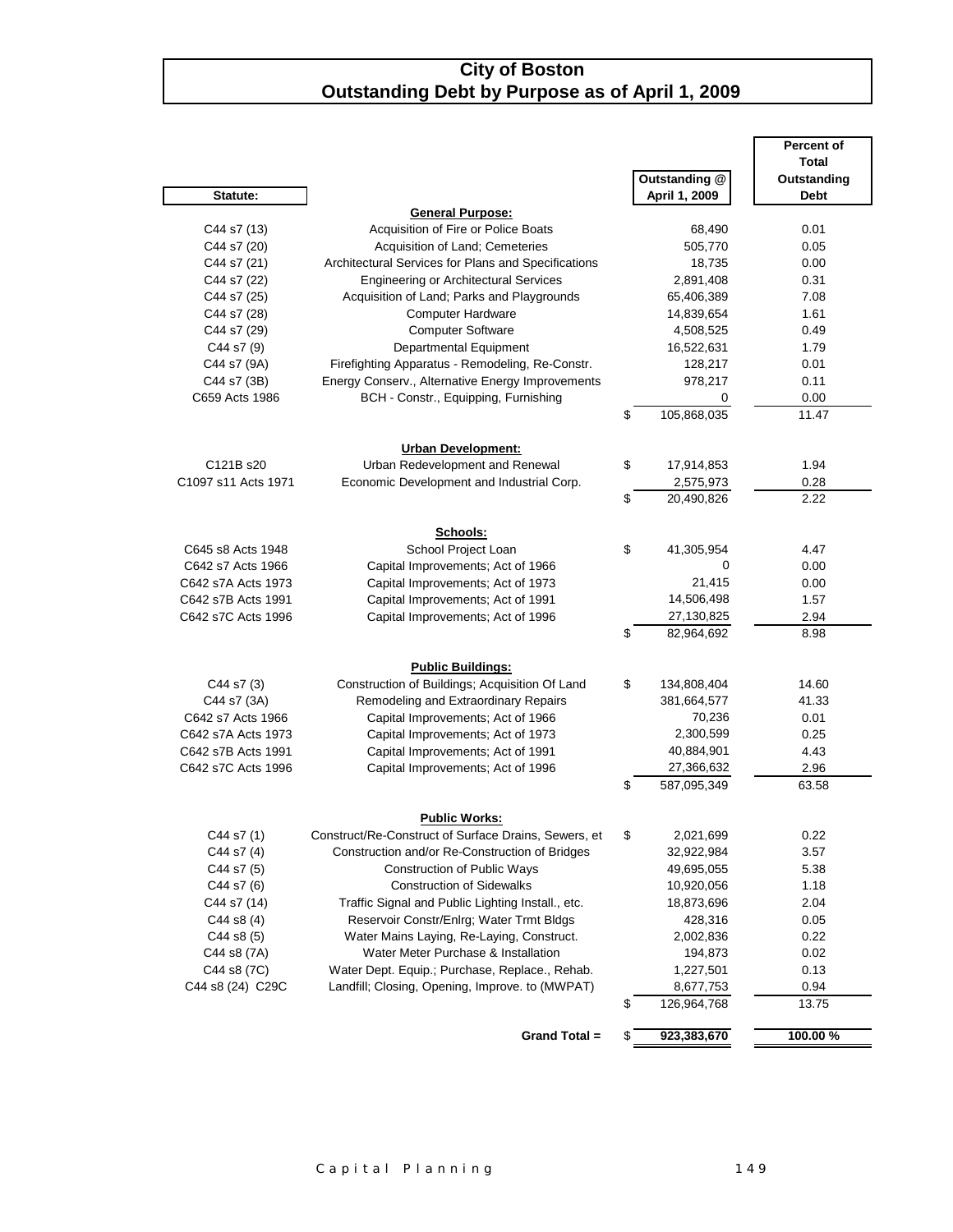DEBT SERVICE PAYMENTS on GENERAL OBLIGATION BONDS **DEBT SERVICE PAYMENTS on GENERAL OBLIGATION BONDS CITY of BOSTON CITY of BOSTON**

## @ April 1, 2009 **@ April 1, 2009**

## - Stated in Five Year Intervals -<br>(\$ in thousands) **- Stated in Five Year Intervals -**

## **(\$ in thousands)**

|                               |                              | 1/09<br>ৰ<br>®                                  |                               |                   |                               |                     |                                                           |                     |                     | @ 4/ 1/09           |                          |
|-------------------------------|------------------------------|-------------------------------------------------|-------------------------------|-------------------|-------------------------------|---------------------|-----------------------------------------------------------|---------------------|---------------------|---------------------|--------------------------|
|                               | <b>TNUONN</b>                | FY'09 through FY'14                             |                               | FY15 through FY19 |                               | FY'20 through FY'24 |                                                           | FY'25 through FY'29 |                     | FY'09 through FY'29 |                          |
| DATE of ISSUE                 | <b>ISSUED</b>                | Principal                                       | <b>Interest</b>               | Principal         | Interest                      | Principal           | Interest                                                  | Principal           | <b>Interest</b>     | Principal           | Interest                 |
| March 18, 2009                | 100,000                      | 31,110                                          | 19,969                        | 26,050            | 13,635                        | 21,095              | 7,712                                                     | 21,745              | 3,093               | \$100,000           | \$44,409                 |
| ∝<br>March 18, 2009           | 8,940                        | 25                                              | 1,741                         | 8,915             | 1,558                         |                     |                                                           |                     | $\circ$             | \$8,940             | \$3,299                  |
| March 20, 2008                | 126,185                      | 35,380                                          | 26,344                        | 31,065            | 17,933                        | 28,210              | 10,583                                                    | 25,170              | 3,223               | \$119,825           | \$58,083                 |
| œ<br>March 20, 2008           | 28,155                       | 24,370                                          | 2,874                         | 2,745             | 110                           |                     |                                                           |                     | 0                   | \$27,115            | \$2,984                  |
| March 22, 2007                | 100,000                      | 28,615                                          | 17,470                        | 25,105            | 11,203                        | 21,500              | 5,499                                                     | 13,570              | 989                 | \$88,790            | \$35,161                 |
| œ<br>March 22, 2007           | 85,425                       | 1,710                                           | 17,510                        | 41,860            | 14,077                        | 41,150              | 2,782                                                     |                     | $\circ$             | \$84,720            | \$34,369                 |
| January 31, 2006              | 80,000                       | 24,800                                          | 11,754                        | 17,610            | 6,507                         | 13,835              | 2,705                                                     | 5,050               | 319                 | \$61,295            | \$21,285                 |
| ∝<br>February 1, 2005         | 52,775                       | 35,295                                          | 9,807                         | 17,480            |                               |                     |                                                           |                     | $\circ$             | \$52,775            | \$11,364                 |
| February 1, 2005              | 75,000                       | 22,005                                          | 10,220                        | 16,200            | 1,557<br>5,297                | 13,635              | 2,141                                                     | 2,660               | 106                 | \$54,500            | \$17,764                 |
| œ<br>April 1, 2004            | 42,330                       | 12,645                                          | 822                           | $\circ$           |                               | $\circ$             |                                                           |                     | 0                   | \$12,645            | \$822                    |
| $\propto$<br>February 1, 2004 | 35,870                       | 14,725                                          | 2,309                         | 2,440             | 122                           | $\circ$             | $\circ$                                                   | 0                   |                     | \$17,165            | \$2,431                  |
| February 1, 2004              | 65,000                       | 8,150                                           | 8,523                         | 15,000            | 4,480                         | 12,850              | 1,603                                                     | $\circ$             |                     | \$46,000            | \$14,606                 |
| ∝<br>February 1, 2003         | 28,515                       | 6,725                                           | 2,570                         | $\circ$           |                               |                     | $\circ$                                                   | $\circ$             |                     | \$16,725            | \$2,570                  |
| February 1, 2003              | 25,000                       | 6,500                                           | 2,627                         | 6,000             | 1,131                         | 1,200               | 54                                                        | $\circ$             | $\circ$             | \$13,700            | \$3,812                  |
| February 1, 2003              | 33,500                       | 6,515                                           | 4,090                         | 10,465            | 2,201                         | 2,690               | 121                                                       | $\circ$             | $\circ$             | \$19,670            | \$6,412                  |
| February 1, 2003              | 75,000                       | 19,780                                          | 7,123                         | 16,050            | 2,753                         | 2,450               | 110                                                       | $\circ$             | $\circ$             | \$38,280            | \$9,986                  |
| ∝<br>August 15, 2002          | 48,640                       | 22,200                                          | 8,587                         | 20,310            | 3,464                         | 3,850               | 173                                                       | $\circ$             | $\circ$             | \$46,360            | \$12,224                 |
| February 1, 2002              | 100,000                      | 25,935                                          | 5,263                         | 9,000             | 653                           | $\circ$             | 0                                                         | $\circ$             | $\circ$             | \$34,935            | \$5,916                  |
| ∝<br>April 1, 2001            | 52,025                       | 26,940<br>27,745                                | 4,549                         | 6,360             | 318                           | $\circ$             | $\circ$                                                   | $\circ$             | $\circ$             | \$33,300            | \$4,867                  |
| February 1, 2001              | 120,000                      |                                                 | 4,502                         | 4,655.00          | 219                           | $\circ$             | $\circ$                                                   | $\circ$             | $\circ$             | \$32,400            | \$4,721                  |
| February 1, 2000              | 20,000                       | 6,025                                           | 346                           |                   |                               |                     | $\circ$                                                   | $\circ$             | $\circ$             | \$6,025             | \$346                    |
| MWPAT - October 15, 1999      | 13,389                       | 3,409                                           | 1,692                         | 3,955             | 729                           | 855                 |                                                           | $\circ$             |                     | \$8,219             | \$2,445                  |
|                               |                              |                                                 |                               |                   |                               |                     |                                                           |                     |                     |                     |                          |
| Totals                        |                              | <u>le</u><br>\$410                              | \$170,692<br>\$581,296        | \$281,265         | \$369,212<br>\$87,947         | \$163,320           | \$33,507<br>\$196,827                                     | \$68,195            | \$75,925<br>\$7,730 | \$923,384           | \$299,876<br>\$1,223,260 |
| @ 4/1/09:                     |                              |                                                 |                               |                   |                               |                     |                                                           |                     |                     |                     |                          |
|                               | % of Total Principal and     |                                                 |                               |                   |                               |                     |                                                           |                     |                     |                     |                          |
|                               | Interest Retired in 5 Years: | 14.5%                                           | 56.9%                         |                   |                               |                     |                                                           |                     |                     |                     |                          |
|                               |                              |                                                 |                               |                   |                               |                     |                                                           |                     |                     |                     |                          |
|                               |                              |                                                 | % of Total Principal and      |                   |                               |                     |                                                           |                     |                     |                     |                          |
|                               |                              |                                                 | Interest Retired in 10 Years: | 74.9%             | 86.2%                         |                     |                                                           |                     |                     |                     |                          |
|                               |                              |                                                 |                               |                   | % of Total Principal and      |                     |                                                           |                     |                     |                     |                          |
|                               |                              |                                                 |                               |                   | Interest Retired in 15 Years: | 92.6%               | 97.4%                                                     |                     |                     |                     |                          |
|                               |                              | Note: R = General Obligation Refunding Issuance |                               |                   |                               |                     | Interest Retired in 20 Years:<br>% of Total Principal and | 100.0%              | 100.0%              |                     |                          |
|                               |                              |                                                 |                               |                   |                               |                     |                                                           |                     |                     |                     |                          |